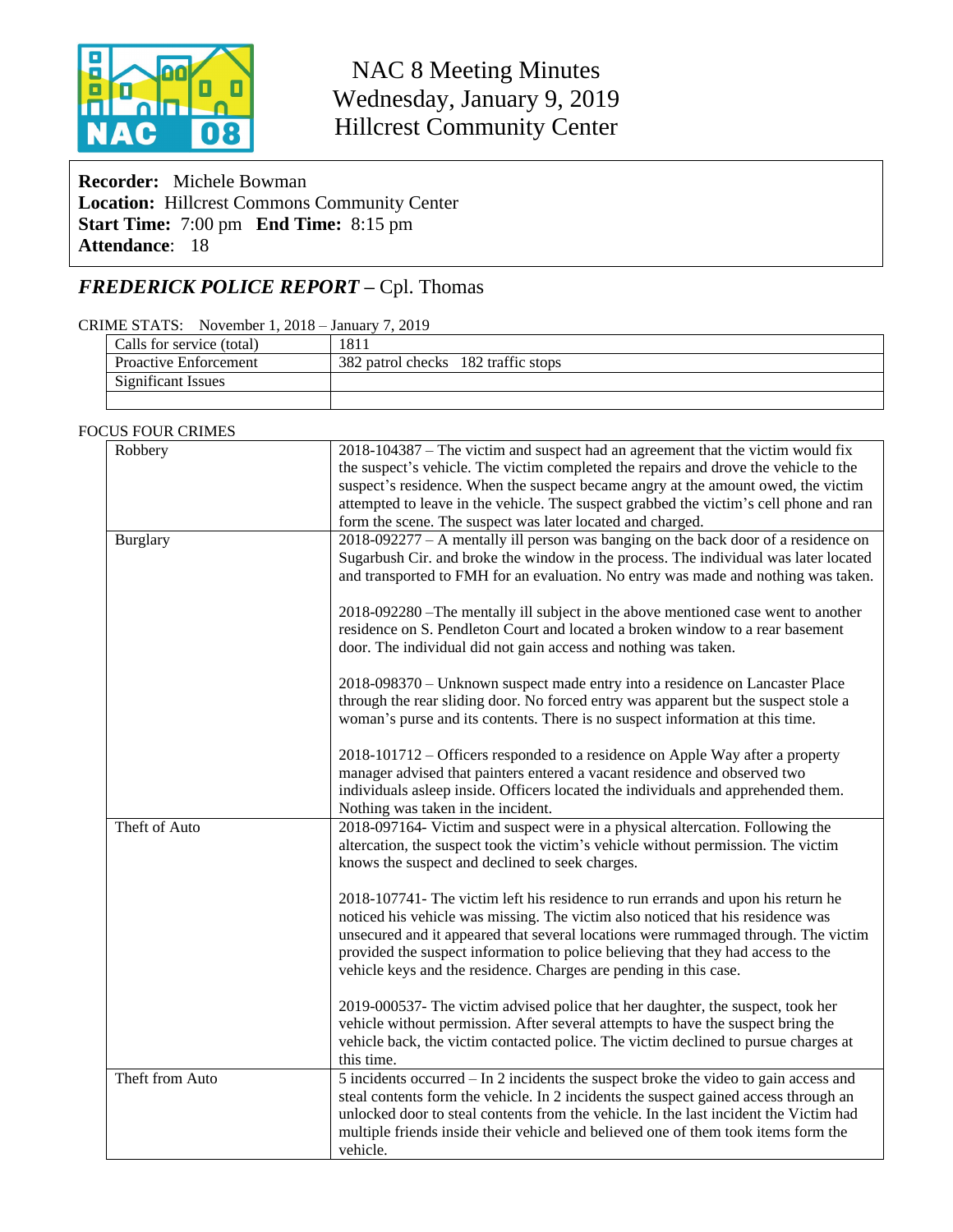| <b>Community Crime Notifications</b> |                                                                                                                                                                                                                                                                                                                                                                                                                                                                                                                                              |
|--------------------------------------|----------------------------------------------------------------------------------------------------------------------------------------------------------------------------------------------------------------------------------------------------------------------------------------------------------------------------------------------------------------------------------------------------------------------------------------------------------------------------------------------------------------------------------------------|
| FPD Updates                          | Hill Street Skate Park Speeding Complaint – 12/14/18-12/30/18, 3889 vehicle speeds<br>were captured during this time. The slowest speed was 5 mph and the fastest was 34<br>mph. The highest percentage of vehicles traveling through the area were between<br>1200 and 0100 hrs.                                                                                                                                                                                                                                                            |
|                                      | Morning traffic assignments $11/17/18 - 01/07/18$<br>Butterfly Lane $-8$ Traffic assignments conducted between 0630-0730 hrs.<br>Hill Street Skate Park - 3 Traffic assignments conducted between 0630-0730                                                                                                                                                                                                                                                                                                                                  |
|                                      | <b>Frederick Police Department Joins 'Neighbors' by Ring</b><br>Download the free Neighbors app, join your neighborhood, and use the app to:<br>monitor neighborhood activity; share crime and safety-related videos, photos and<br>text-based posts; and receive real-time safety alerts from your neighbors, local law<br>enforcement and the Ring team. The Neighbors app is not an alternative to contact<br>police for emergencies or police reports. All crimes should be reported to 911 or the<br>non-emergency number 301-600-2102. |
|                                      | <b>How It Works</b><br>Download the Neighbors app by texting FrederickPD to 555-888 or via iOS/Android                                                                                                                                                                                                                                                                                                                                                                                                                                       |
|                                      | here: https://download.ring.com/frederick).                                                                                                                                                                                                                                                                                                                                                                                                                                                                                                  |
|                                      | Opt-in to join your neighborhood.                                                                                                                                                                                                                                                                                                                                                                                                                                                                                                            |
| <b>Community Concerns</b>            | Dirt bikes on Swallowtail                                                                                                                                                                                                                                                                                                                                                                                                                                                                                                                    |
|                                      | Parking complaints on Dahlia & Daffodil                                                                                                                                                                                                                                                                                                                                                                                                                                                                                                      |
| FPD Job Openings                     | Entry level police officers & Lateral police officers                                                                                                                                                                                                                                                                                                                                                                                                                                                                                        |

Officer Sara Evans was also on hand to talk about Hill Street Park concerns such as parking and speeding. There has been an additional speed sign installed in the park and FPD has been monitoring. Officer Evans is also the School Resource Officer for Hillcrest Elementary. She can be reached at [sevans@frederickmdpolice.org](mailto:sevans@frederickmdpolice.org) or (240) 344-6948.

### *PLANNING:*

| Project Name:   | Iglesia Evangelica Palabra Viva PC18-1203FSI                                                                                                                                                                                                                                                                                                                                                                                 |
|-----------------|------------------------------------------------------------------------------------------------------------------------------------------------------------------------------------------------------------------------------------------------------------------------------------------------------------------------------------------------------------------------------------------------------------------------------|
| Location:       | Hillcrest Drive @ Orchard Way                                                                                                                                                                                                                                                                                                                                                                                                |
| COF Staff:      | Tierre Butler<br>301-600-3187                                                                                                                                                                                                                                                                                                                                                                                                |
| Applicant:      | Harris Smariga & Associates, Inc.                                                                                                                                                                                                                                                                                                                                                                                            |
| Representative: | Freddy Garay, Iglesia Evangelica Palabra Viva, Inc.                                                                                                                                                                                                                                                                                                                                                                          |
| Description:    | The subject property is located on Hillcrst Drive adjacent to the Hillcrest Shopping Center. The<br>property is zoned General Commercial. The Applicant is proposing to construct a two story 13,000<br>sq.ft. church building. The building will be 24 ft. tall and have access on Orchard Terrace. The<br>Applicant will be providing 89 spaces. There will be 4 handicapped spaces and one of which is van<br>accessible. |
| PC Meeting:     | TBD                                                                                                                                                                                                                                                                                                                                                                                                                          |

# *OLD BUSINESS*

### *NEW BUSINESS:*

- The City of Frederick is working on their Strategic Plan and is looking for input from the community. Information can be found at<https://www.cityoffrederick.com/1252/Strategic-Plan>
- The next Golden Mile Alliance meeting will be on Tuesday, January 15<sup>th</sup> at 7 pm at the VFW on Rt. 40. All are welcome!

## *SUGGESTIONS/COMMENTS/CONCERNS:*

• Please join the NAC 8 Facebook page

# *UPCOMING EVENTS:*